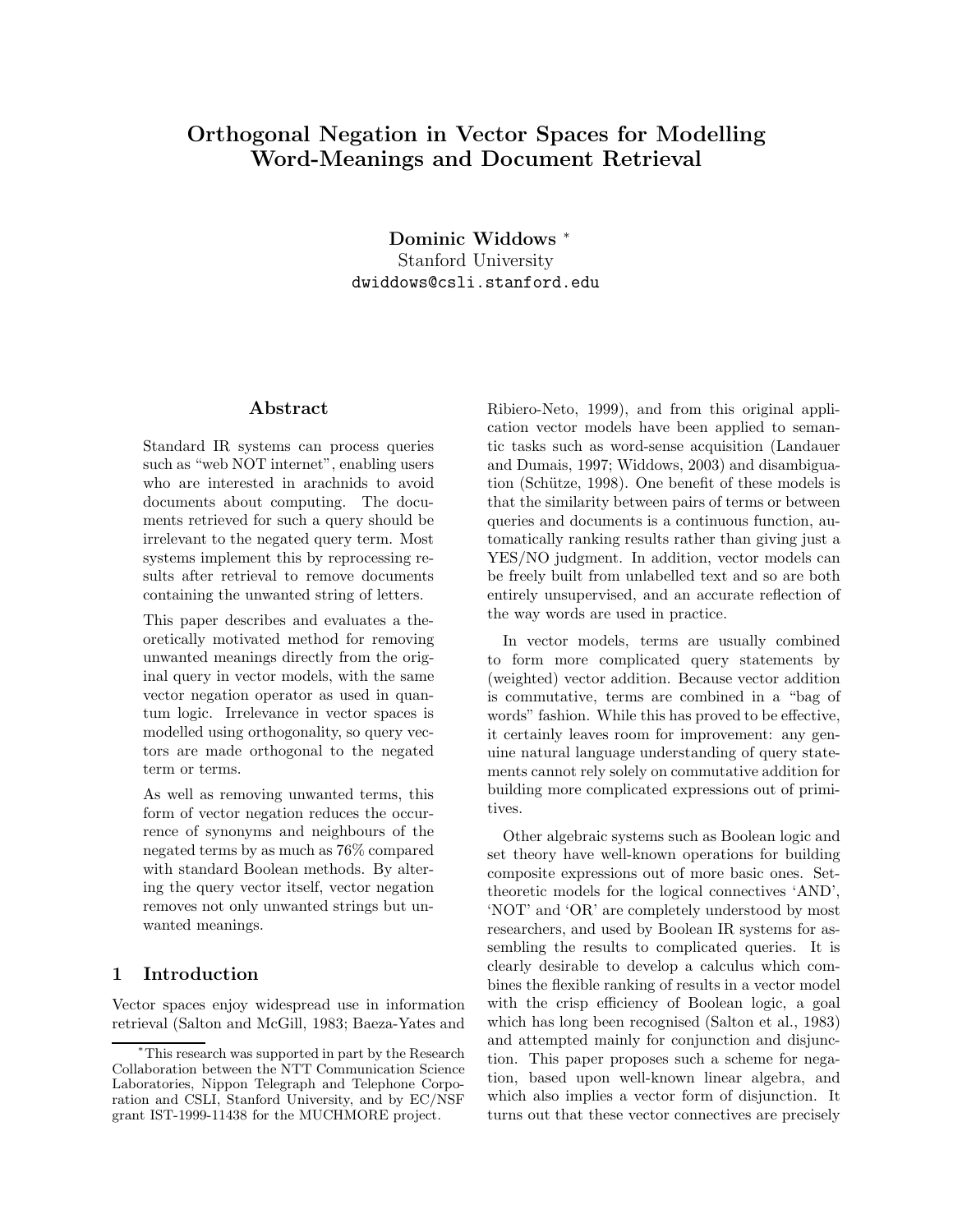those used in quantum logic (Birkhoff and von Neumann, 1936), a development which is discussed in much more detail in (Widdows and Peters, 2003). Because of its simplicity, our model is easy to understand and to implement.

Vector negation is based on the intuition that unrelated meanings should be orthogonal to one another, which is to say that they should have no features in common at all. Thus vector negation generates a 'meaning vector' which is completely orthogonal to the negated term. Document retrieval experiments demonstrate that vector negation is not only effective at removing unwanted terms: it is also more effective than other methods at removing their synonyms and related terms. This justifies the claim that, by producing a single query vector for "a NOT  $b$ ", we remove not only unwanted strings" but also unwanted meanings.

We describe the underlying motivation behind this model and define the vector negation and disjunction operations in Section 2. In Section 3 we review other ways negation is implemented in Information Retrieval, comparing and contrasting with vector negation. In Section 4 we describe experiments demonstrating the benefits and drawbacks of vector negation compared with two other methods for negation.

## 2 Negation and Disjunction in Vector Spaces

In this section we use well-known linear algebra to define vector negation in terms of orthogonality and disjunction as the linear sum of subspaces. The mathematical apparatus is covered in greater detail in (Widdows and Peters, 2003). If A is a set (in some universe of discourse  $U$ ), then 'NOT  $A$ ' corresponds to the complement  $A^{\perp}$  of the set A in U (by definition). By a simple analogy, let A be a vector subspace of a vector space V (equipped with a scalar product). Then the concept 'NOT A' should correspond to the *orthogonal* complement  $A^{\perp}$  of A under the scalar product (Birkhoff and von Neumann, 1936,  $§6$ ). If we think of a basis for V as a set of features, this says that 'NOT  $\vec{A}$ ' refers to the subspace of  $V$ which has no features in common with A.

We make the following definitions. Let  $V$  be a (real) vector space equipped with a scalar product. We will use the notation  $A \leq V$  to mean "A is a vector subspace of V." For  $A \leq V$ , define the orthogonal subspace  $A^{\perp}$  to be the subspace

$$
A^{\perp} \equiv \{ v \in V : \forall a \in A, a \cdot v = 0 \}.
$$

For the purposes of modelling word-meanings, we

might think of 'orthogonal' as a model for 'completely unrelated' (having similarity score zero). This makes perfect sense for information retrieval, where we assume (for example) that if two words never occur in the same document then they have no features in common.

**Definition 1** Let  $a, b \in V$  and  $A, B \leq V$ . By NOT A we mean  $A^{\perp}$  and by NOT a, we mean  $\langle a \rangle^{\perp}$ , where  $\langle a \rangle = {\lambda a : \lambda \in \mathbb{R}}$  is the 1-dimensional subspace subspace generated by  $a$ . By  $a$  NOT  $B$  we mean the projection of a onto  $B^{\perp}$  and by a NOT b we mean the projection of a onto  $\langle b \rangle^{\perp}$ .

We now show how to use these notions to perform calculations with individual term or query vectors in a form which is simple to program and efficient to run.

**Theorem 1** Let  $a, b \in V$ . Then a NOT b is represented by the vector

$$
a \text{ NOT } b \equiv a - \frac{a \cdot b}{|b|^2}b.
$$

where  $|b|^2 = b \cdot b$  is the modulus of b.

Proof. A simple proof is given in (Widdows and Peters, 2003).

For normalised vectors, Theorem 1 takes the particularly simple form

$$
a\text{ NOT }b = a - (a \cdot b)b,\tag{1}
$$

which in practice is then renormalised for consistency. One computational benefit is that Theorem 1 gives a single vector for  $a$  NOT  $b$ , so finding the similarity between any other vector and  $\alpha$  NOT  $\delta$  is just a single scalar product computation.

Disjunction is also simple to envisage, the expression  $b_1$  OR ... OR  $b_n$  being modelled by the subspace

$$
B = \{\lambda_1 b_1 + \ldots + \lambda_n b_n : \lambda_i \in \mathbb{R}\}.
$$

Theoretical motivation for this formulation can be found in (Birkhoff and von Neumann, 1936, §1,§6) and (Widdows and Peters, 2003): for example, B is the smallest *subspace* of  $V$  which contains the set  ${b_i}$ .

Computing the similarity between a vector a and this subspace  $B$  is computationally more expensive than for the negation of Theorem 1, because the scalar product of  $a$  with (up to)  $n$  vectors in an orthogonal basis for B must be computed. Thus the gain we get by comparing each document with the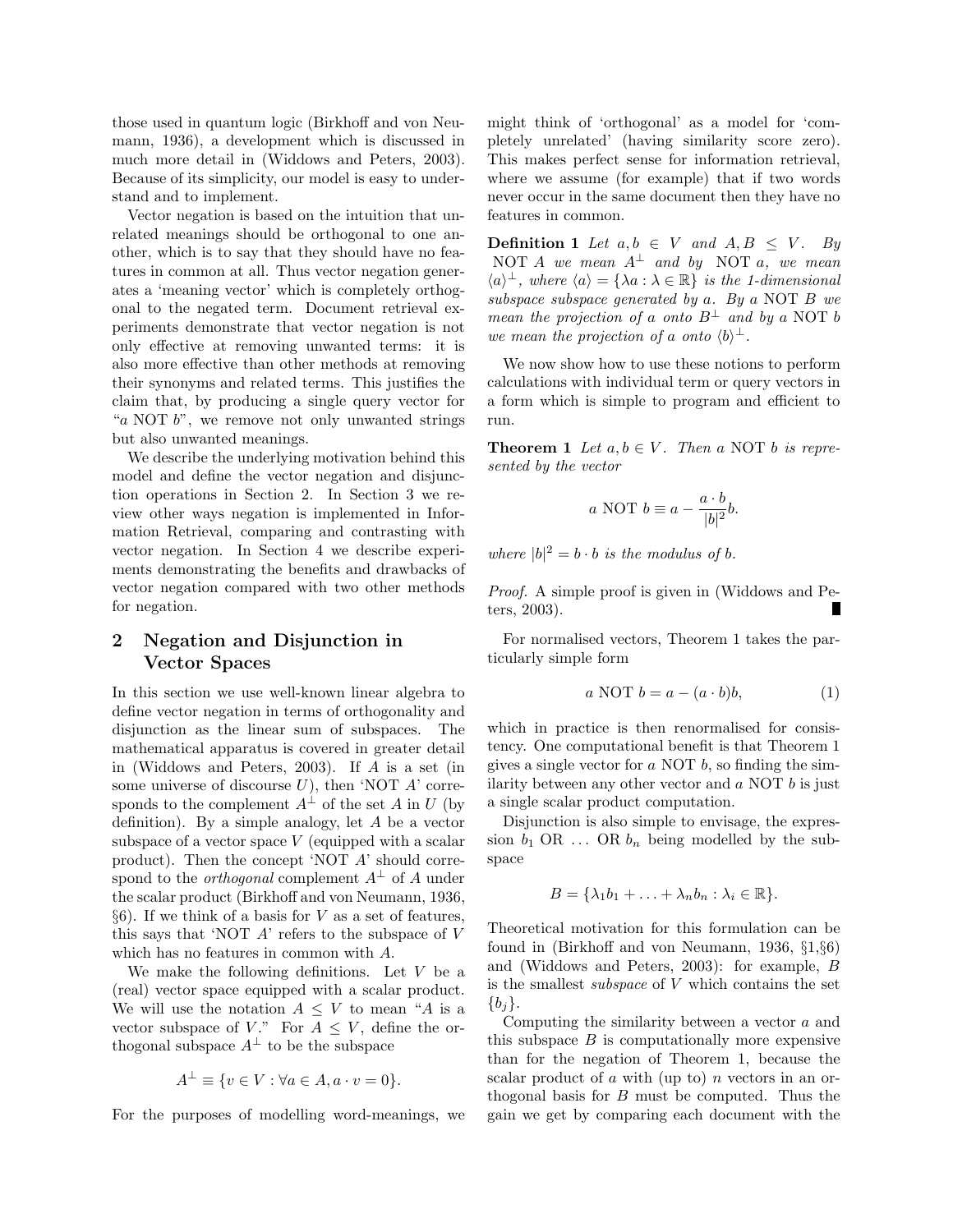query a NOT b using only one scalar product operation is absent for disjunction.

However, this benefit is regained in the case of negated disjunction. Suppose we negate not only one argument but several. If a user specifies that they want documents related to a but not  $b_1, b_2, \ldots, b_n$ , then (unless otherwise stated) it is clear that they only want documents related to none of the unwanted terms  $b_i$  (rather than, say, the average of these terms).

This motivates a process which can be thought of as a vector formulation of the classical de Morgan equivalence  $\sim a \wedge \sim b \equiv \sim (a \vee b)$ , by which the expression

$$
a
$$
 AND NOT  $b_1$  AND NOT  $b_2$ ... AND NOT  $b_n$ 

is translated to

$$
a\,\text{NOT}\,\left(b_1\,\text{OR}\,\dots\,\text{OR}\,b_n\right). \tag{2}
$$

Using Definition 1, this expression can be modelled with a unique vector which is orthogonal to all of the unwanted arguments  ${b_1}$ . However, unless the vectors  $b_1, \ldots, b_n$  are orthogonal (or identical), we need to obtain an orthogonal basis for the subspace  $b_1$  OR  $\ldots$  OR  $b_n$  before we can implement a higherdimensional version of Theorem 1. This is because the projection operators involved are in general noncommutative, one of the hallmark differences between Boolean and quantum logic.

In this way vector negation generates a meaningvector which takes into account the similarities and differences between the negative terms. A query for

chip NOT computer, silicon

is treated differently from a query for

chip NOT computer, potato.

Vector negation is capable of realising that for the first query, the two negative terms are referring to the same general topic area, but in the second case the task is to remove radically different meanings from the query. This technique has been used to remove several meanings from a query iteratively, allowing a user to 'home in on' the desired meaning by systematically pruning away unwanted features.

### 2.1 Initial experiments modelling word-senses

Our first experiments with vector negation were to determine whether the negation operator could find different senses of ambiguous words by negating a word closely related to one of the meanings. A vector space model was built using Latent Semantic Analysis, similar to the systems of (Landauer and Dumais,

1997; Schütze, 1998). The effect of LSA is to increase linear dependency between terms, and for this reason it is likely that LSA is a crucial step in our approach. Terms were indexed depending on their co-occurrence with 1000 frequent "content-bearing words" in a 15 word context-window, giving each term 1000 coordinates. This was reduced to 100 dimensions using singular value decomposition. Later on, document vectors were assigned in the usual manner by summation of term vectors using the *th*-idh weighting (Salton and McGill, 1983, p. 121). Vectors were normalised, so that the standard (Euclidean) scalar product and cosine similarity coincided. This scalar product was used as a measure of term-term and term-document similarity throughout our experiments. This method was used because it has been found to be effective at producing good term-term similarities for word-sense disambiguation (Schütze, 1998) and automatic lexical acquisition (Widdows, 2003), and these similarities were used to generate interesting queries and to judge the effectiveness of different forms of negation. More details on the building of this vector space model can be found in (Widdows, 2003; Widdows and Peters, 2003).

| suit       |          | suit NOT lawsuit |          |  |  |  |  |
|------------|----------|------------------|----------|--|--|--|--|
| suit       | 1.000000 | pants            | 0.810573 |  |  |  |  |
| lawsuit    | 0.868791 | shirt            | 0.807780 |  |  |  |  |
| suits      | 0.807798 | jacket           | 0.795674 |  |  |  |  |
| plaintiff  | 0.717156 | silk             | 0.781623 |  |  |  |  |
| sued       | 0.706158 | dress            | 0.778841 |  |  |  |  |
| plaintiffs | 0.697506 | trousers         | 0.771312 |  |  |  |  |
| suing      | 0.674661 | sweater          | 0.765677 |  |  |  |  |
| lawsuits   | 0.664649 | wearing          | 0.764283 |  |  |  |  |
| damages    | 0.660513 | satin            | 0.761530 |  |  |  |  |
| filed      | 0.655072 | plaid            | 0.755880 |  |  |  |  |
| behalf     | 0.650374 | lace             | 0.755510 |  |  |  |  |
| appeal     | 0.608732 | worn             | 0.755260 |  |  |  |  |
|            |          |                  |          |  |  |  |  |

Terms related to 'suit NOT lawsuit' (NYT data)

| play        |          | play NOT game |          |  |  |  |  |
|-------------|----------|---------------|----------|--|--|--|--|
| play        | 1.000000 | play          | 0.779183 |  |  |  |  |
| playing     | 0.773676 | playing       | 0.658680 |  |  |  |  |
| plays       | 0.699858 | role          | 0.594148 |  |  |  |  |
| played      | 0.684860 | plays         | 0.581623 |  |  |  |  |
| game        | 0.626796 | versatility   | 0.485053 |  |  |  |  |
| offensively | 0.597609 | played        | 0.479669 |  |  |  |  |
| defensively | 0.546795 | roles         | 0.470640 |  |  |  |  |
| preseason   | 0.544166 | solos         | 0.448625 |  |  |  |  |
| midfield    | 0.540720 | lalas         | 0.442326 |  |  |  |  |
| role        | 0.535318 | onstage       | 0.438302 |  |  |  |  |
| tempo       | 0.504522 | piano         | 0.438175 |  |  |  |  |
| score       | 0.475698 | tyrone        | 0.437917 |  |  |  |  |
| m 1.1.41    |          |               |          |  |  |  |  |

Terms related to 'play NOT game' (NYT data)

Table 1: First experiments with negation and wordsenses

Two early results using negation to find senses of ambiguous words are given in Table 1, showing that vector negation is very effective for removing the 'legal' meaning from the word suit and the 'sporting' meaning from the word play, leaving respectively the 'clothing' and 'performance' meanings. Note that re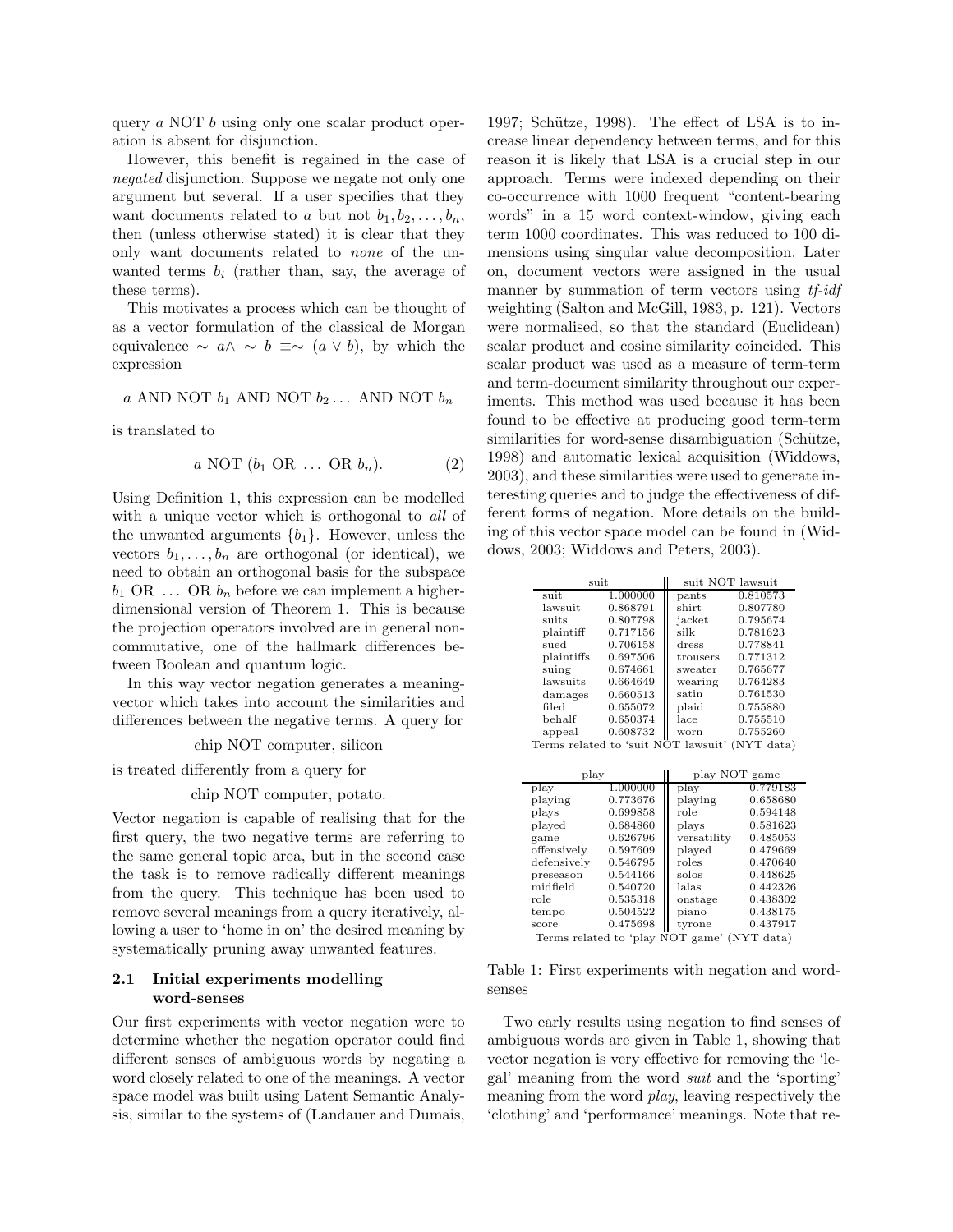moving a particular word also removes concepts related to the negated word. This gives credence to the claim that our mathematical model is removing the meaning of a word, rather than just a string of characters. This encouraged us to set up a larger scale experiment to test this hypothesis, which is described in Section 4.

### 3 Other forms of Negation in IR

There have been rigourous studies of Boolean operators for information retrieval, including the pnorms of Salton et al. (1983) and the matrix forms of Turtle and Croft (1989), which have focussed particularly on mathematical expressions for conjunction and disjunction. However, typical forms of negation (such as NOT  $p = 1-p$ ) have not taken into account the relationship between the negated argument and the rest of the query.

Negation has been used in two main forms in IR systems: for the removal of unwanted documents after retrieval and for negative relevance feedback. We describe these methods and compare them with vector negation.

### 3.1 Negation by filtering results after retrieval

A traditional Boolean search for documents related to the query a NOT b would return simply those documents which contain the term a and do not contain the term  $b$ . More formally, let  $D$  be the document collection and let  $D_i \subset D$  be the subset of documents containing the term  $i$ . Then the results to the Boolean query for a NOT b would be the set  $D_a \cap D'_b$ , where  $D'_b$  is the complement of  $D_b$  in D. Variants of this are used within a vector model, by using vector retrieval to retrieve a (ranked) set of relevant documents and then 'throwing away' documents containing the unwanted terms (Salton and McGill, 1983, p. 26). This paper will refer to such methods under the general heading of 'post-retrieval filtering'.

There are at least three reasons for preferring vector negation to post-retrieval filtering. Firstly, postretrieval filtering is not very principled and is subject to error: for example, it would remove a long document containing only one instance of the unwanted term.

One might argue here that if a document containing unwanted terms is given a 'negative-score' rather than just disqualified, this problem is avoided. This would leaves us considering a combined score,

$$
\text{sim}(d, a \text{ NOT } b) = d \cdot a - \lambda d \cdot b
$$

for some parameter  $\lambda$ . However, since this is the same as  $d \cdot (a - \lambda b)$ , it is computationally more efficient to treat  $a - \lambda b$  as a single vector. This is exactly what vector negation accomplishes, and also determines a suitable value of  $\lambda$  from a and b. Thus a second benefit for vector negation is that it produces a combined vector for a NOT b which enables the relevance score of each document to be computed using just one scalar product operation.

The third gain is that vector retrieval proves to be better at removing not only an unwanted term but also its synonyms and related words (see Section 4), which is clearly desirable if we wish to remove not only a string of characters but the meaning represented by this string.

#### 3.2 Negative relevance feedback

Relevance feedback has been shown to improve retrieval (Salton and Buckley, 1990). In this process, documents judged to be relevant have (some multiple of) their document vector added to the query: documents judged to be non-relevant have (some multiple of) their document vector subtracted from the query, producing a new query according to the formula

$$
Q_{i+1} = \alpha Q_i + \beta \sum_{rel} \frac{D_i}{|D_i|} - \gamma \sum_{nonrel} \frac{D_i}{|D_i|},
$$

where  $Q_i$  is the  $i^{th}$  query vector,  $D_i$  is the set of documents returned by  $Q_i$  which has been partitioned into relevant and non-relevant subsets, and  $\alpha, \beta, \gamma \in$ R are constants. Salton and Buckley (1990) report best results using  $\beta = 0.75$  and  $\gamma = 0.25$ .

The positive feedback part of this process has become standard in many search engines with options such as "More documents like this" or "Similar pages". The subtraction option (called 'negative relevance feedback') is much rarer. A widely held opinion is that that negative feedback is liable to harm retrieval, because it may move the query away from relevant as well as non-relevant documents (Kowalski, 1997, p. 160).

The concepts behind negative relevance feedback are discussed instructively by Dunlop (1997). Negative relevance feedback introduces the idea of subtracting an unwanted vector from a query, but gives no general method for deciding "how much to subtract". We shall refer to such methods as 'Constant Subtraction'. Dunlop (1997, p. 139) gives an analysis which leads to a very intuitive reason for preferring vector negation over constant subtraction. If a user removes an unwanted term which the model deems to be closely related to the desired term, this should have a strong effect, because there is a significant 'difference of opinion' between the user and the model. (From an even more informal point of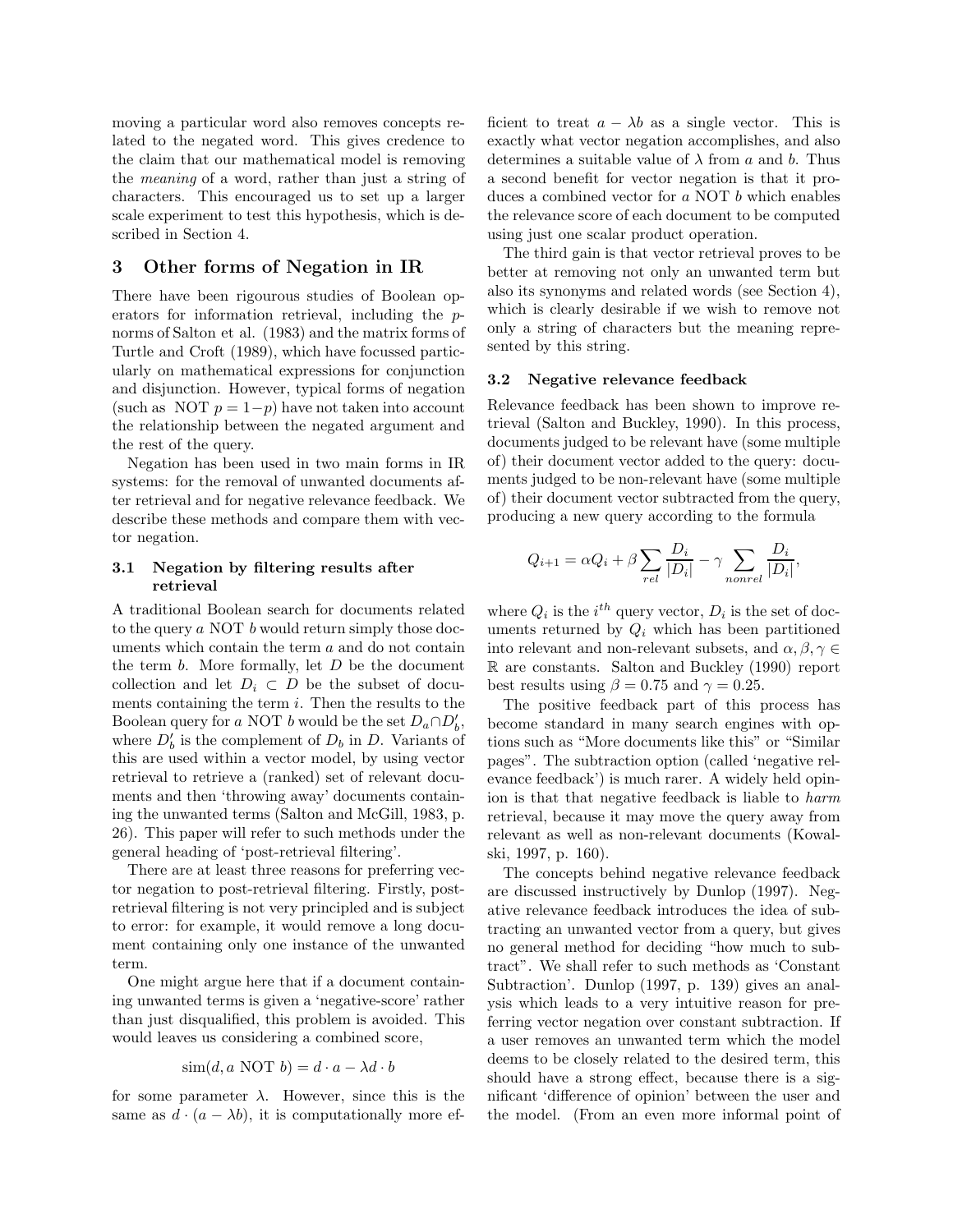view, why would anyone take the trouble to remove a meaning that isn't there anyway?). With any kind of constant subtraction, however, the removal of distant points has a greater effect on the final querystatement than the removal of nearby points.

Vector negation corrects this intuitive mismatch. Recall from Equation 1 that (using normalised vectors for simplicity) the vector  $\alpha$  NOT  $\beta$  is given by  $a - (a \cdot b)b$ . The similarity of a with a NOT b is therefore

$$
a \cdot (a - (a \cdot b)b) = 1 - (a \cdot b)^2.
$$

The closer a and b are, the greater the  $(a \cdot b)^2$  factor becomes, so the similarity of  $a$  with  $a$  NOT  $b$  becomes smaller the closer a is to b. This coincides exactly with Dunlop's intuitive view: removing a concept which in the model is very close to the original query has a large effect on the outcome. Negative relevance feedback introduces the idea of subtracting an unwanted vector from a query, but gives no general method for deciding 'how much to subtract'. We shall refer to such methods as 'Constant Subtraction'.

### 4 Evaluation and Results

This section describes experiments which compare the three methods of negation described above (postretrieval filtering, constant subtraction and vector negation) with the baseline alternative of no negation at all. The experiments were carried out using the vector space model described in Section 2.1.

To judge the effectiveness of different methods at removing unwanted meanings, with a large number of queries, we made the following assumptions. A document which is relevant to the meaning of 'term a NOT term b' should contain as many references to term  $a$  and as few references to term  $b$  as possible. Close neighbours and synonyms of term b are undesirable as well, since if they occur the document in question is likely to be related to the negated term even if the negated term itself does not appear.

### 4.1 Queries and results for negating single and multiple terms

1200 queries of the form 'term  $a$  NOT term  $b$ ' were generated for 3 different document collections. The terms chosen were the 100 most frequently occurring (non-stop) words in the collection, 100 mid-frequency words (the  $1001^{st}$  to  $1100^{th}$  most frequent), and 100 low-frequency words (the  $5001^{st}$  to  $5100^{th}$  most frequent). The nearest neighbour (word with highest cosine similarity) to each positive term was taken to be the negated term. (This assumes that a user

is most likely to want to remove a meaning closely related to the positive term: there is no point in removing unrelated information which would not be retrieved anyway.) In addition, for the 100 most frequent words, an extra retrieval task was performed with the roles of the positive term and the negated term reversed, so that in this case the system was being asked to remove the very most common words in the collection from a query generated by their nearest neighbour. We anticipated that this would be an especially difficult task, and a particularly realistic one, simulating a user who is swamped with information about a 'popular topic' in which they are not interested.<sup>1</sup> The document collections used were from the British National Corpus (published by Oxford University, the textual data consisting of ca 90M words, 85K documents), the New York Times News Syndicate (1994-96, from the North American News Text Corpus published by the Linguistic Data Consortium, ca 143M words, 370K documents) and the Ohsumed corpus of medical documents (Hersh et al., 1994) (ca 40M words, 230K documents).

The 20 documents most relevant to each query were obtained using each of the following four techniques.

- No negation. The query was just the positive term and the negated term was ignored.
- Post-retrieval filtering. After vector retrieval using only the positive term as the query term, documents containing the negated term were eliminated.
- Constant subtraction. Experiments were performed with a variety of subtraction constants. The query a NOT b was thus given the vector  $a-\lambda b$  for some  $\lambda \in [0,1]$ . The results recorded in this paper were obtained using  $\lambda = 0.75$ , which gives a direct comparison with vector negation.
- Vector negation, as described in this paper.

For each set of retrieved documents, the following results were counted.

- The relative frequency of the positive term.
- The relative frequency of the negated term.
- The relative frequency of the ten nearest neighbours of the negative term. One slight subtlety here is that the positive term was itself a close

<sup>&</sup>lt;sup>1</sup>For reasons of space we do not show the retrieval performance on query terms of different frequencies in this paper, though more detailed results are available from the author on request.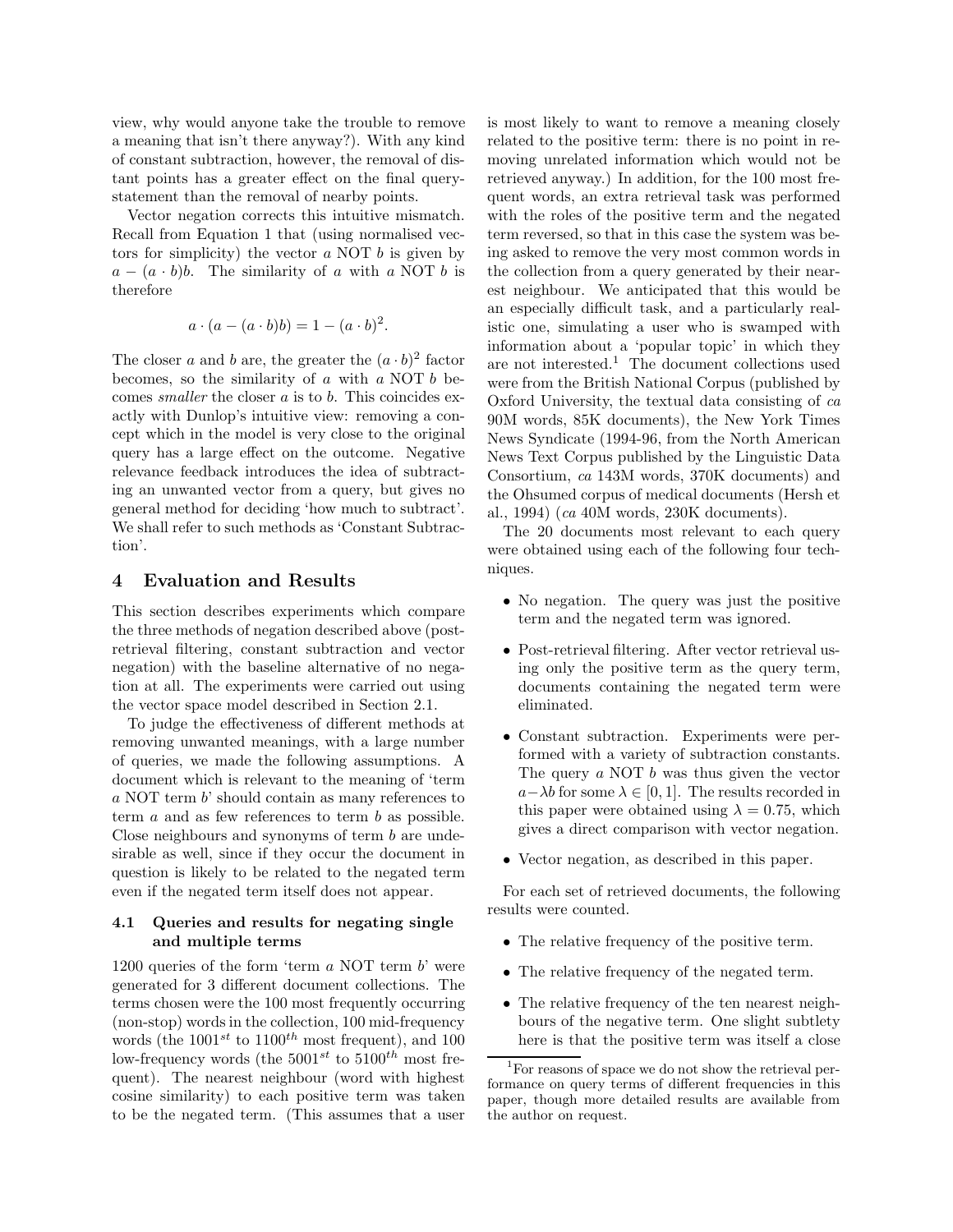neighbour of the negated term: to avoid inconsistency, we took as 'negative neighbours' only those which were closer to the negated term than to the positive term.

• The relative frequency of the synonyms of the negated term, as given by the WordNet database (Fellbaum, 1998). As above, words which were also synonyms of the positive term were discounted. On the whole fewer such synonyms were found in the Ohsumed and NYT documents, which have many medical terms and proper names which are not in WordNet.

Additional experiments were carried out to compare the effectiveness of different forms of negation at removing several unwanted terms. The same 1200 queries were used as above, and the next nearest neighbour was added as a further negative argument. For two negated terms, the post-retrieval filtering process worked by discarding documents containing either of the negative terms. Constant subtraction worked by subtracting a constant multiple of each of the negated terms from the query. Vector negation worked by making the query vector orthogonal to the plane generated by the two negated terms, as in Equation 2.

Results were collected in much the same way as the results for single-argument negation. Occurrences of each of the negated terms were added together, as were occurrences of the neighbours and WordNet synonyms of either of the negated words.

The results of our experiments are collected in Table 2 and summarised in Figure 1. The results for a single negated term demonstrate the following points.

- All forms of negation proved extremely good at removing the unwanted words. This is trivially true for post-retrieval filtering, which works by discarding any documents that contain the negated term. It is more interesting that constant subtraction and vector negation performed so well, cutting occurrences of the negated word by 82% and 85% respectively compared with the baseline of no negation.
- On average, using no negation at all retrieved the most positive terms, though not in every case. While this upholds the claim that any form of negation is likely to remove relevant as well as irrelevant results, the damage done was only around 3% for post-retrieval filtering and 25% for constant and vector negation.
- These observations alone would suggest that post-retrieval filtering is the best method for

the simple goal of maximising occurrences of the positive term while minimising the occurrences of the negated term. However, vector negation and constant subtraction dramatically outperformed post-retrieval filtering at removing neighbours of the negated terms, and were reliably better at removing WordNet synonyms as well. We believe this to be good evidence that, while post-search filtering is by definition better at removing unwanted strings, the vector methods (either orthogonal or constant subtraction) are much better at removing unwanted meanings. Preliminary observations suggest that in the cases where vector negation retrieves fewer occurrences of the positive term than other methods, the other methods are often retrieving documents that are still related in meaning to the negated term.

• Constant subtraction can give similar results to vector negation on these queries (though the vector negation results are slightly better). This is with queries where the negated term is the closest neighbour of the positive term, and the assumption that the similarity between these pairs is around 0.75 is a reasonable approximation. However, further experiments with a variety of negated arguments chosen at random from a list of neighbours demonstrated that in this more general setting, the flexibility provided by vector negation produced conclusively better results than constant subtraction for any single fixed constant.

In addition, the results for removing multiple negated terms demonstrate the following points.

- Removing another negated term further reduces the retrieval of the positive term for all forms of negation. Constant subtraction is the worst affected, performing noticeably worse than vector negation.
- All three forms of negation still remove many occurrences of the negated term. Vector negation and (trivially) post-search filtering perform as well as they do with a single negated term. However, constant subtraction performs much worse, retrieving more than twice as many unwanted terms as vector negation.
- Post-retrieval filtering was even less effective at removing neighbours of the negated term than with a single negated term. Constant subtraction also performed much less well. Vector negation was by far the best method for removing negative neighbours. The same observation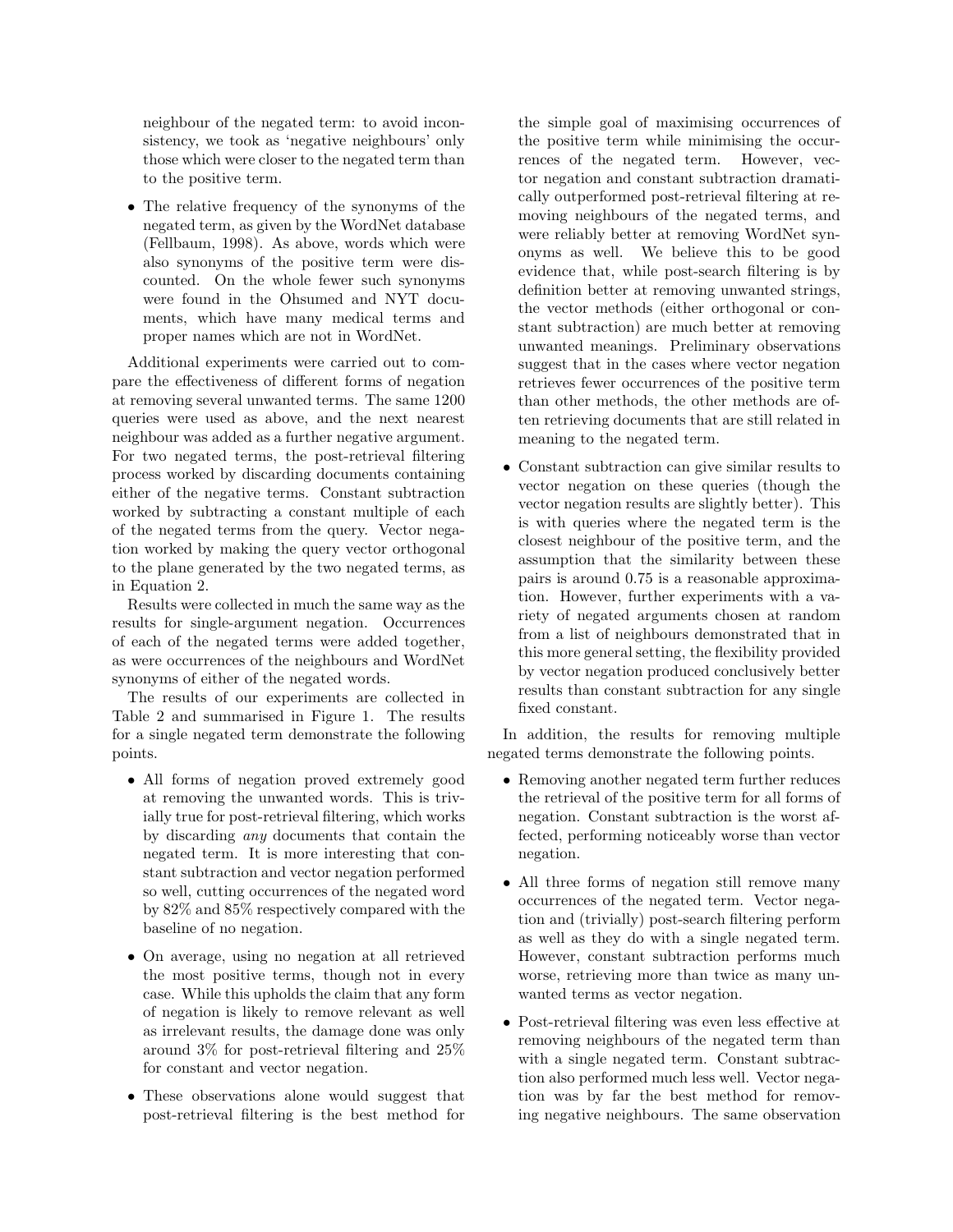|                |                     | 1 negated term |                   | 2 negated terms |              |                   |                |
|----------------|---------------------|----------------|-------------------|-----------------|--------------|-------------------|----------------|
|                |                     | $_{\rm BNC}$   | $_{\mathrm{NYT}}$ | Ohsumed         | $_{\rm BNC}$ | $_{\mathrm{NYT}}$ | <b>Ohsumed</b> |
| No Negation    | Positive term       | 0.53           | 1.18              | 2.57            | 0.53         | 1.18              | 2.57           |
|                | Negated term        | 0.37           | 0.66              | 1.26            | 0.45         | 0.82              | 1.51           |
|                | Negative neighbours | 0.49           | 0.74              | 0.45            | 0.69         | 1.10              | 0.71           |
|                | Negative synonyms   | 0.24           | 0.22              | 0.10            | 0.42         | 0.42              | 0.20           |
| Post-retrieval | Positive term       | 0.61           | 1.03              | 2.51            | 0.58         | 0.91              | 2.35           |
| filtering      | Negated term        | $\Omega$       |                   |                 |              |                   |                |
|                | Negative neighbours | 0.31           | 0.46              | 0.39            | 0.55         | 0.80              | 0.67           |
|                | Negative synonyms   | 0.19           | 0.22              | 0.10            | 0.37         | 0.39              | 0.37           |
| Constant       | Positive term       | 0.52           | 0.82              | 1.88            | 0.42         | 0.70              | 1.38           |
| Subtraction    | Negated term        | 0.09           | 0.13              | 0.20            | 0.18         | 0.21              | 0.35           |
|                | Negative neighbours | 0.08           | 0.11              | 0.14            | 0.30         | 0.33              | 0.18           |
|                | Negative synonyms   | 0.19           | 0.16              | 0.07            | 0.33         | 0.29              | 0.12           |
| $\rm Vector$   | Positive term       | 0.50           | 0.83              | 1.85            | 0.45         | 0.69              | 1.51           |
| Negation       | Negated term        | 0.08           | 0.12              | 0.16            | 0.08         | 0.11              | 0.15           |
|                | Negative neighbours | 0.10           | 0.10              | 0.10            | 0.17         | 0.16              | 0.16           |
|                | Negative synonyms   | 0.18           | 0.16              | 0.07            | 0.31         | 0.27              | 0.12           |

Table 2: Table of results showing the percentage frequency of different terms in retrieved documents



Figure 1: Barcharts summarising results of Table 2